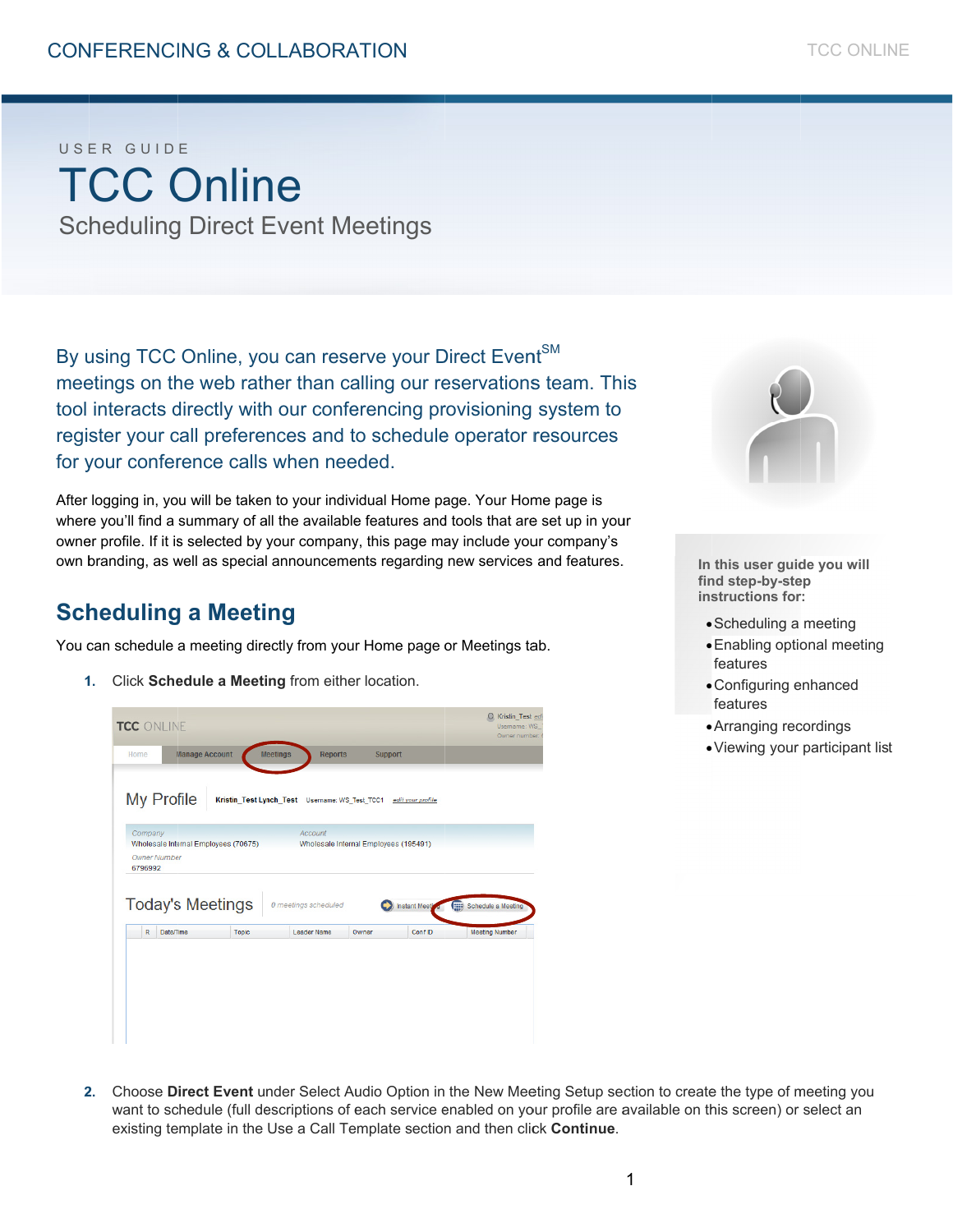

#### Select your **Dial-In Numbers**.

Choose whether to **Include international dial-in numbers on my welcome invite** for your meeting. You should only check this option if you have already pre-selected the countries to display on your Product Details view, which can be accessed from the Products Detail within Manage My Account or view Product Detail in the Quick Links section. When you check the Include box, dial-in numbers for the countries you have selected will display on the email confirmation you receive for this call.

**3.** Complete the Meeting Information section.

Select the **Date** fo your meeting by clicking the calendar icon.

Select a **Time** for your meeting by using the drop-down menu.

Select the **Time Zone** for your meeting from the drop-down menu. The time zone will default to what is saved on your owner profile.

Specify the **Duration** of your meeting in hours and minutes. Your End Time will automatically calculate.

Specify the **Number of Participants** for your meeting. You need to estimate the number of participants that will be dialing in on your toll line and the number dialing in on your toll-free line. If the estimated number of toll participants is over 100 or the number of toll-free participants is over 500, you must schedule your meeting by calling our reservations department.

While not required, it is helpful to include a **Topic** to distinguish this meeting from other.

Select **Yes** or **No**, if you are the person scheduling the meeting. If you're scheduling this

| Participant List<br>Meeting Information                      |                    |              | <b>Pre-Meeting Features</b>           |          | <b>Enhanced Features</b> |   |
|--------------------------------------------------------------|--------------------|--------------|---------------------------------------|----------|--------------------------|---|
| <b>Recording Features</b>                                    |                    |              |                                       |          |                          |   |
| Meeting Information                                          |                    |              |                                       |          |                          | ▲ |
| *Date:                                                       |                    |              |                                       | □        |                          |   |
|                                                              |                    |              |                                       |          | $\mathbb{R}$             |   |
| *Time:                                                       |                    |              | ۰                                     |          |                          |   |
| *Time Zone:                                                  |                    |              | (GMT-05:00) Eastern Time (US & Can. ▼ |          |                          |   |
| *Duration:                                                   | $\cdot$<br>$\circ$ | <b>Hours</b> | ō<br>$\overline{\phantom{a}}$         | Minutes= | $\bullet$                |   |
| *End Time:                                                   |                    |              |                                       |          |                          |   |
| * Estimated number of participants on toll<br>lines (local): |                    |              |                                       |          | œ                        |   |
| * Estimated number of participants on toll-<br>free lines:   |                    |              |                                       |          | æ                        |   |
| Topic:                                                       |                    |              |                                       |          |                          |   |
| is person scheduling the meeting Shonna<br>Sanders?          | <b>©</b> Yes ⊜ No  |              |                                       |          |                          |   |
| is person leading the meeting Shonna<br>Sanders?             | <b>©</b> Yes ⊜ No  |              |                                       |          |                          |   |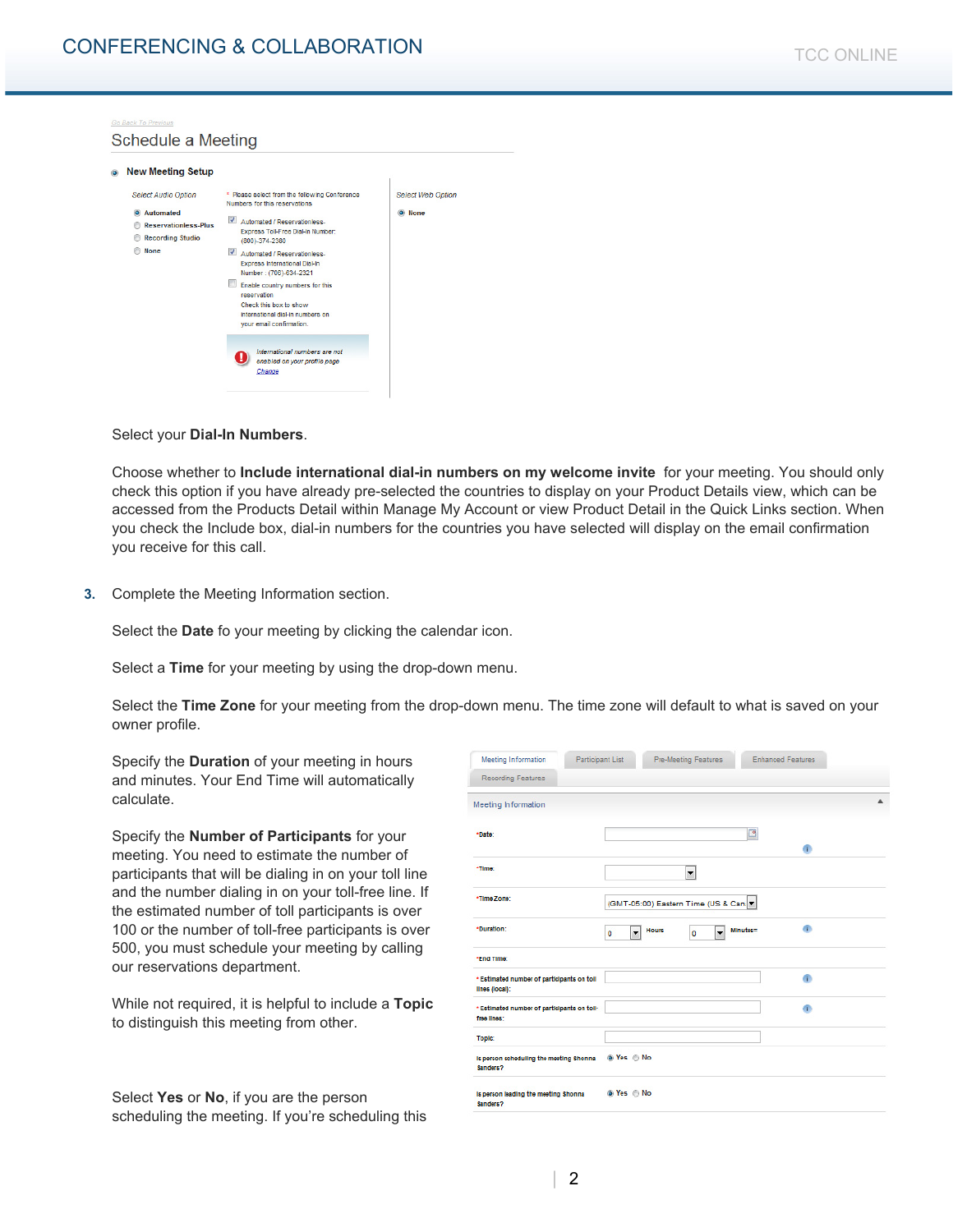call on behalf of someone else, provide your information in this area so a conference coordinator has a point of contact should there be any questions.

| *First Name: |                           |  |
|--------------|---------------------------|--|
| *Last Name:  |                           |  |
| *Country:    | ÷<br><b>United States</b> |  |
| *Telephone:  | <b>Ext.</b>               |  |

Select **Yes** or **No**, if you are the person leading the meeting. If you are not the meeting leader, provide the required information in this area.

| Sanders?      | is person leading the meeting Shonna | Yes o No                  |  |
|---------------|--------------------------------------|---------------------------|--|
|               | *First Name:                         |                           |  |
|               | *Last Name:                          |                           |  |
|               | *Country:                            | <b>United States</b><br>÷ |  |
|               | *Telephone:                          | <b>Ext.</b>               |  |
| $\frac{1}{2}$ | Fax:                                 |                           |  |

**4.** Provide a **Project Accounting Code (PAC)**, if needed. Project Accounting Codes, provide a method to identify conference calls. These are individual

| Project Accounting Code (PAC) |  |
|-------------------------------|--|
| <b>Custom PAC label:</b>      |  |

accounting codes that may be used to bill the appropriate department/cost center or just to track departmental conference calls. The label precedings this field can be customized to show the verbiage that your company uses for this purpose.

| 5. | Select the <b>Recurring Options</b> , if the<br>meeting you scheduling is a recurring | <b>Recurring Options</b>                                                                                                                            |                                                                                                                                    |
|----|---------------------------------------------------------------------------------------|-----------------------------------------------------------------------------------------------------------------------------------------------------|------------------------------------------------------------------------------------------------------------------------------------|
|    | meeting. This section allows you to<br>select the frequency of the meetings:          | vould like to set up a recurring call<br>1. How frequently do you want to hold this conference call?                                                | <b>Preview Conference Dates</b>                                                                                                    |
|    | daily, weekly or monthly and for how                                                  | Schedule this call to occur                                                                                                                         | <b>Weekly Monthly</b><br><b>O</b> Daily<br>@ Every Business Day (Monday - Friday)                                                  |
|    | long you would like the recurring<br>meeting to be scheduled in advance.              | 2. When do you want this series of conference calls to<br>end?                                                                                      | <b>Every Day of the Week</b>                                                                                                       |
|    | Check the box indicating you would<br>like for this to be a recurring call.           |                                                                                                                                                     | Never, keep scheduling this call indefinitely<br>End this series of conference calls after the following<br>number of occurrences: |
|    | Determine the frequency of the call:                                                  |                                                                                                                                                     | End this series of conference calls after:                                                                                         |
|    | Daily, Weekly, Monthly, Every<br>Business Day (Monday – Friday) or                    | 3. Depending on the options chosen above, one or more<br>conference calls may fall on a Saturday or Sunday. If so,<br>how do you want to handle it? |                                                                                                                                    |
|    | <b>Every Day of the Week. Your screen</b><br>will refresh based on your selection     |                                                                                                                                                     | Reschedule the call for the following Monday<br>Reschedule the call for the prior Friday                                           |
|    | and provide options for you to further<br>define the frequency of your call.          |                                                                                                                                                     | Keep the call as scheduled<br>Cancel the call.                                                                                     |

Determine when you want the series of conference calls to end. You may scheudle the meeting indefinitely, end after a number of occurences or end on a certain date.

Determine any changes needed if your call should fall on a weekend.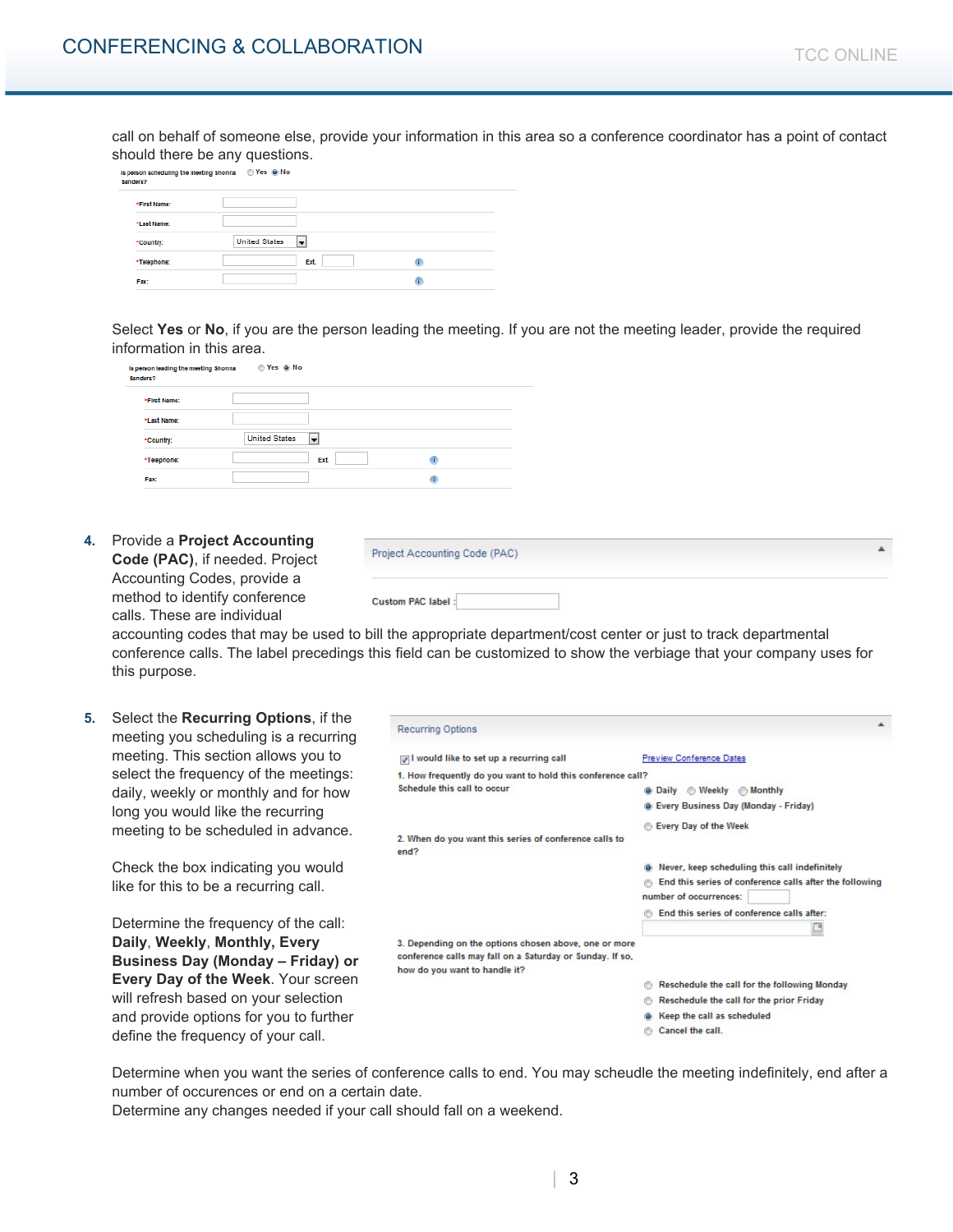Click **Preview Conference Dates** for a summary of your recurring call(s).

**6.** Select the Standard Features for the call.

> Participants can either be placed on hold with music until you join the conference (Music Hold) or they can be placed directly into the call by an operator (Direct Entry).

|                         | <b>Standard Features</b>             |                                                |   |  |
|-------------------------|--------------------------------------|------------------------------------------------|---|--|
|                         | <b>Participant Drop:</b>             | <b>Music Hold @ Direct Entry</b>               | T |  |
|                         | Leader Order:                        | C Leader First C Leader Last @ None            | ÷ |  |
|                         | <b>Entry/Exit Tone Notification:</b> | Entry Tone Notification Exit Tone Notification |   |  |
| $\overline{\mathbf{v}}$ | <b>Name Announce</b>                 |                                                |   |  |
| $\overline{v}$          | <b>Rollcall</b>                      |                                                | ï |  |

You have the option to join before participants enter your meeting (Leader First) or after all participants have been placed into the meeting (Leader Last)

Choose to have a tone played into the conference when participants enter and/or exit the meeting (Entry Tone/Exit Tone).

Instruct the operator to announce participants' names as they are joined to the call (Name Announce) or the operator receites the names of participants who are in the conference (Roll Call).

**7.** If not already pre-populated, provide an email address to receive email confirmation details for your meeting. You may also choose an optional fax confirmation or dial-out confirmation.

| <b>Confirmation Options</b>                       |   |                                                           |
|---------------------------------------------------|---|-----------------------------------------------------------|
| Send Email Confirmation to: bailey.klohs@gmail.co | ۰ | Add/Edit email addresses                                  |
| $\Box$ Send Fax Confirmation:                     | Œ | <b>Country: United States</b><br>$\overline{\phantom{a}}$ |
| <b>Dial-Out Confirmation Only</b>                 |   |                                                           |

**8.** If you want to make any optional meeting feature selections, select the appropriate tab. Otherwise, click **Save** at this point or from any of the optional feature tabs to reserve your call.

## **Optional Meeting Features**

There are many optional meeting features that can also be chosen using TCC Online. These features include Participant List, Pre-Meeting Features, Enhanced Features, Web/Video Features and Recording Features. These will vary depending on the

type of meeting being scheduled. A complete list of Direct Event features and options is shown below.

## **Participant List**

Participant List is a commonly used security feature that ensures only invited participants are allowed into the conference by the conference operator. You can choose to have the conference operator dial out to the participant or indicate that the participant will be dialing into the call. This feature can also be used to communicate the meeting details to participants.

| go to participant list                    |                           |
|-------------------------------------------|---------------------------|
| Add/Edit Participant<br><b>First Name</b> |                           |
| <b>Last Name</b>                          |                           |
| Country                                   | Afghanistan<br>H          |
| Telephone                                 | O<br>Ext.:                |
| Call Type                                 | Dial In<br>÷              |
| Dial-out Time (HH:MM)                     |                           |
|                                           | AM<br>$\overline{\nabla}$ |
| <b>Call Order</b>                         | o                         |
| <b>Send Confirm</b>                       | œ                         |
| Leader $\Box$                             |                           |
| Communication Line<br>$\equiv$            |                           |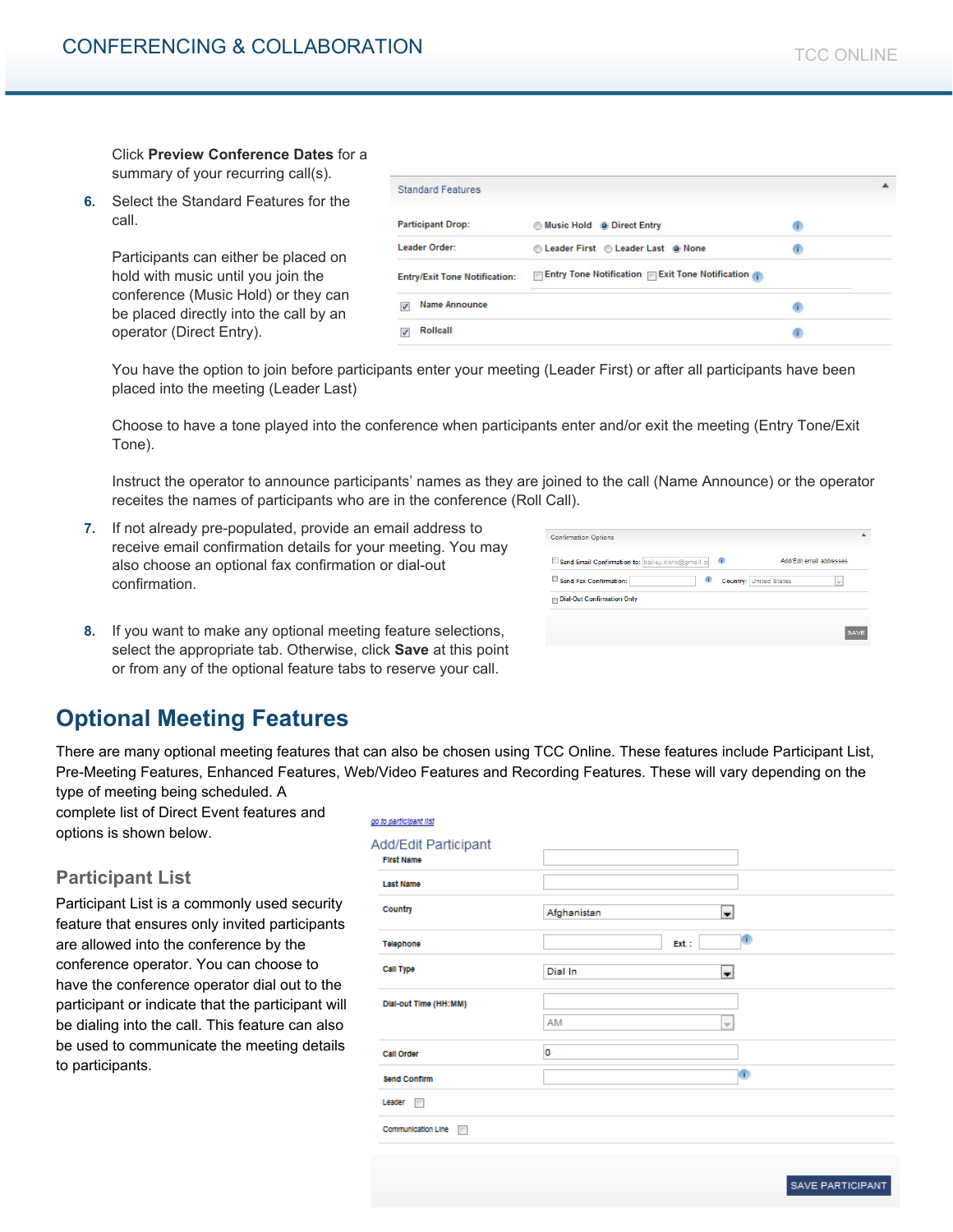**1.** Select **Add Participant from list** to select participants from a stored list (see Address Book) by highlighting their names and clicking **Add Selected Participant to Meeting**. Your screen will refresh with this addition.

OR

Select **Add Participant** to add new particpants to the meeting. Complete the table with their details and click **Save Participant**. The screen will refresh to show a list of participants for your call.

**2.** To edit the participants on the list, click the arrow to the left of the name and choose **edit** or **delete**. By selecting edit, you will be directed to the Add/Edit participant screen. By selecing delete, you will be asked for confirmation to delete this participant from your meeting.

Participants for this meeting

Last Name

Evans

Sanders

Co.,

Lea..

 $\overline{\phantom{a}}$  $\overline{\phantom{a}}$ 

 $\overline{\cup}$ 

Telephone

7065551212

First Name

Sing

**⊠** edit ₫ delete

**3.** If you want to make any additional optional meeting feature selections, click the appropriate tab. Otherwise, click **Save** to reserve your call.

## **Pre-Meeting Features**

TCC Online offers a set of pre-meeting features that give you additional flexib how to communicate to participants p your conference. These include user broadcast services, customized enun operator scripts and promotional play messages.

## **Broadcast Services**

Send pre- or post-event documents o

- **1.** Check the box indicating you would like to add **Broadcasting** to your meeting.
- **2.** Select one or more of the delivery methods to send documents or messages:

**Email** – Supports text and HTML files. **Fax** – Supports paper copy or electronic files (MS Word or Adobe file formats).

| Broadcasting          |                        |             |
|-----------------------|------------------------|-------------|
| Email Fax Voice       |                        |             |
| <b>BroadCast Date</b> |                        | B           |
| <b>Contact Name</b>   | <b>Bailey Klohs</b>    |             |
| <b>Contact Phone</b>  | 3034107532             | <b>Ext.</b> |
| <b>Email</b>          | bailey.klohs@gmail.com |             |

**Voice** – Supports audio messages up to 45 seconds in duration.

- **3.** Click the calendar icon to select your Broadcast Date.
- **4.** Provide or edit **Contact Name**, **Contact Phone** and **Email** . These will automatically pre-populate with your details but are editable.
- **5.** If you want to make any additional optional meeting feature selections, continue to the appropriate section or tab. Otherwise, click **Save** to reserve your call.

Note: Voice Broadcast services are free; however, additional charges may be applied for Email and Fax Broadcast services. Please check with your company administrator for details.

| ١g<br>pility in<br>rior to |                                                                                                    |
|----------------------------|----------------------------------------------------------------------------------------------------|
| ciator,<br>back            | 4 Page<br>$1$ of $1$ $\rightarrow$ $\rightarrow$ $\rightarrow$ $\parallel$<br>$\mathbb{N}$<br>SAVE |
|                            | r messages to all your guests simultaneously.                                                      |

Country

7066436755 United States

United States

Send Confirm

Add Participant C Add Participant from list

**Dial-out Time** 

Call Order

 $\circ$ 

 $\alpha$ 

Call Type

**Dial in** 

Dial in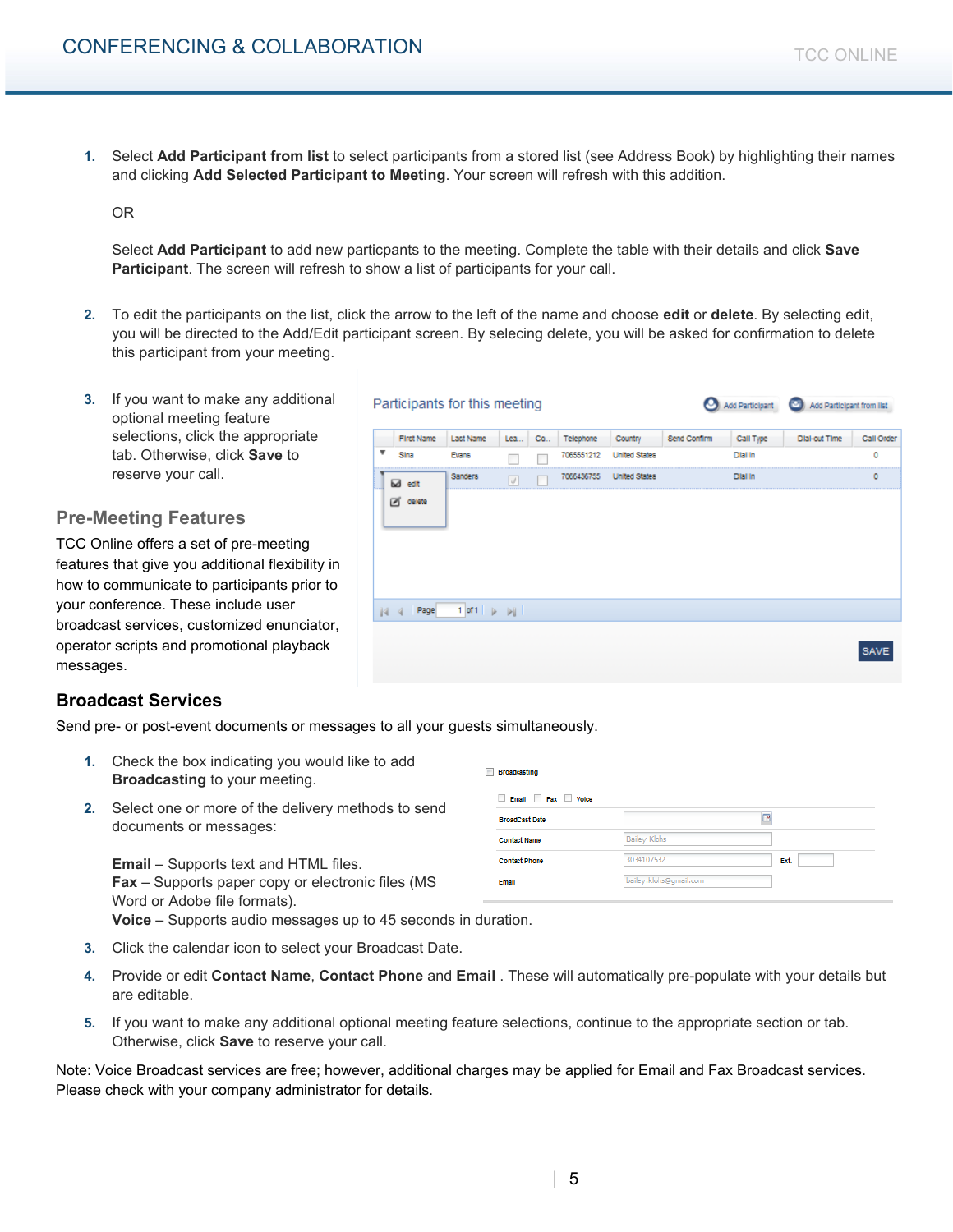$\bullet$ 

 $\overline{\mathbf{v}}$ 

## **Audio Event Services**

This feature must be selected if you require any of the following Enhanced Features on your call:

- o Communication Line
- o Leader-View
- o Polling
- o Question & Answer
- o Transcription
- **1.** Check the **Audio Event Services** box.
- **2.** Select a general topic for your call from the dropdown list.
- **3.** The contact name and phone number will automatically populate with the leader's details, but can be edited if required.
- **4.** If needed, enter your **Walk through comments**.
- **Last Updated: 5.** If you would like to make any additonal optional **Updated By:** meeting feature selections, continue to the appropriate section or tab. Otherwise, click Sa

## **Special Enunciator**

You may have your participants greeted with a branded recording when they dial in for your conference call. For example, "Welcome to the designated conferencing

F

Audio Event Services

**Audio Services** 

Contact Name \*

**Contact Phone Walk thru comments:** 

**Walk thru Contact Info** 

**Topic** 

provider for ABC Company. A conference coordinator will be with you shortly."

- **1.** Check the box indicating you would like to add a Special Enunciator to your meeting.
- **2.** Provide your script where indicated.
- **3.** If you want to make any additional
	- optional meeting feature selections, continue to the appropriate section or tab. Otherwise, click **Save** to reserve your call.

## **Custom Script**

Craft a special message for a welcome statement, Q&A session and/or closing comments. Your script is read by the operator during your meeting, adding another way to personalize Custom Scripting

your call.

- **1.** Check the box indicating you would like to add Special Script to your meeting.
- **2.** Provide your special script where indicated.
- **3.** If you want to make any additional optional meeting feature selections, click the appropriate tab**.** Otherwise, click **Save** to reserve your call.

#### **Promotional Playback**

Provide a promotional message or announcement for your participants to listen to while they wait for your meeting to begin.

| ave to reserve your call.                                       |           |
|-----------------------------------------------------------------|-----------|
| d recording when they dial in for your conference call. For exa |           |
| Special Enunciator                                              |           |
|                                                                 | $\bullet$ |
|                                                                 |           |
|                                                                 |           |

None

the call.

list below: Shonna Sanders

7066436755

Your Account specialist will contact you 24-48 business hours prior to

should they contact you at<br>7066436755? If someone should be contacted,

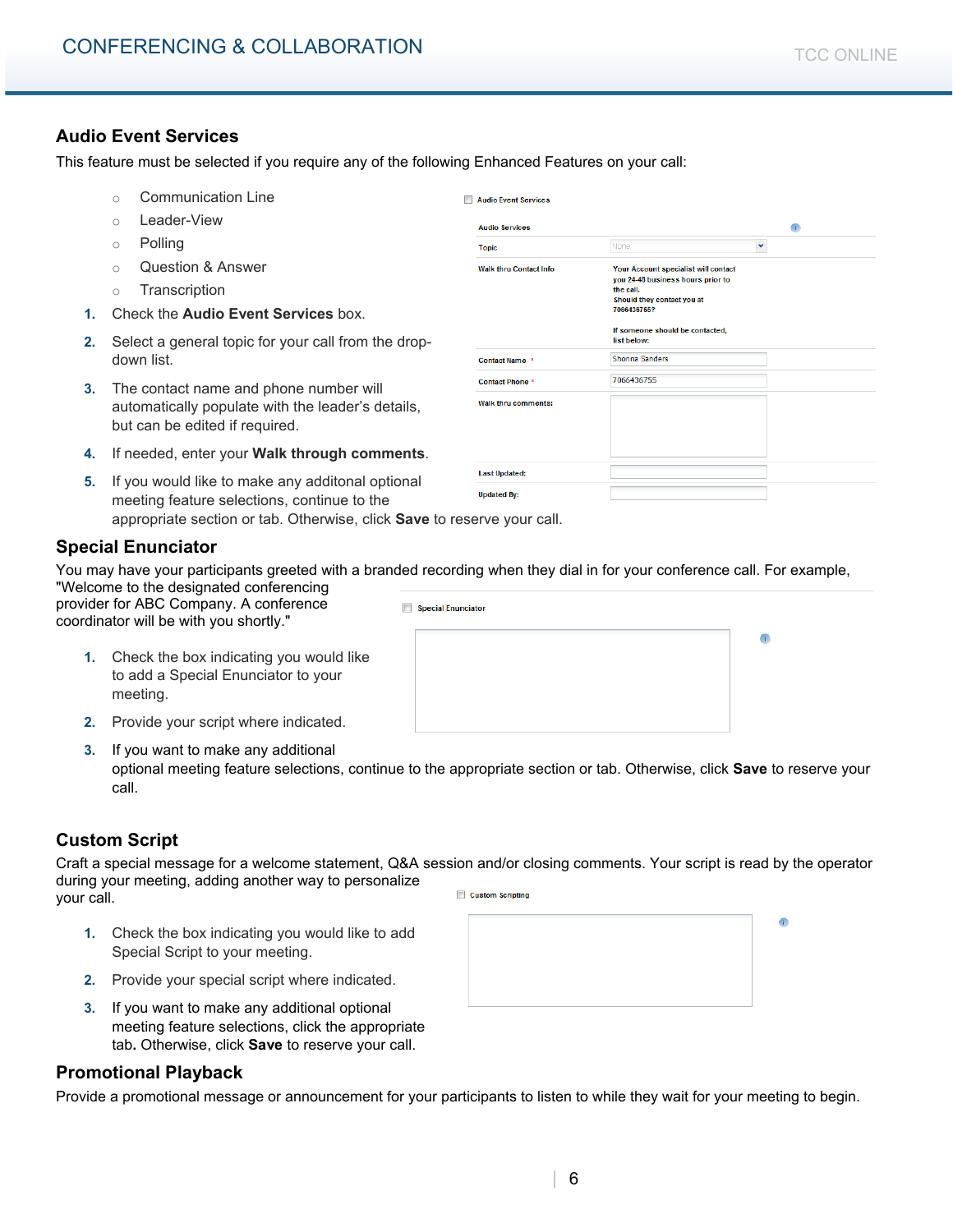## CONFERENCING & COLLABORATION

| Check the box indicating you would<br>like to add Promotional<br>Tape/Playback to your meeting.                                                                | <b>Promotion Tape</b><br>Topic <sup>*</sup> | Promotion Cassette<br>$\mathbf{v}$ |
|----------------------------------------------------------------------------------------------------------------------------------------------------------------|---------------------------------------------|------------------------------------|
| 2. From the drop down menu, select<br>the format for which the message or<br>announcement will be provided: CD, cassette.LDS, EncoreSM, micro cassette or DAT. |                                             |                                    |

**3.** If you want to make any additional optional meeting feature selections, click the appropriate tab**.** Otherwise, click **Save**  to reserve your call.

Note: Additional charges may be applied for this service. Please check with your company administrator for details.

#### **Enhanced Features**

A complete range of enhancements are available to make the most of your event, and your conference will be more professional, interactive and engaging. It's easy to customize your conference with one or more of the enhanced features listed below.

 $\bar{\mathbb{I}}$ 

### **Features**

The Features Section allows you to select Polling, Participant Report and Call Transcription Settings.

#### **Polling**

Determine questions prior to your meeting and have participants respond using their telephone keypads. Polling allows you to collect instant feedback and increases participant involvement in the call. You will receive a report with all the responses organized by question and participant.

- **1.** Check the box indicating you would like to add Polling to your meeting
- **2.** Determine who will be conducting the poll, **Polling by Operator** or **Polling by Leader**.
- **3.** Identify who will receive Polling results and provide **Recipient Name**, **Email** and/or **Fax** number.
- **4.** In the specified areas, provide your question and up to 10 possible answers. Click **Add Question**. The screen will refresh, and you may add more questions or delete any you have already submitted.

| ٦<br>Polling                          |                                               |
|---------------------------------------|-----------------------------------------------|
| Who will be conducting this poll ?    | (a) Polling by Operator (b) Polling by Leader |
| <b>Recipient Name</b>                 | Shonna L Sanders                              |
| <b>Polling Result Recipient Email</b> |                                               |
| <b>Polling Result Recipient Fax</b>   |                                               |
| Question                              | Answers                                       |
|                                       |                                               |
|                                       |                                               |
|                                       |                                               |
|                                       |                                               |
|                                       |                                               |
|                                       |                                               |
|                                       |                                               |
|                                       |                                               |
|                                       |                                               |
| Add question Delete question          |                                               |

**5.** If you want to make any additional optional meeting feature selections, click the appropriate tab**.** Otherwise, click **Save**  to reserve your call.

## **Participant Report**

Collect information about your participants as they join your conference. The information will be sent to you by fax or email along with the on-the-line times for each participant.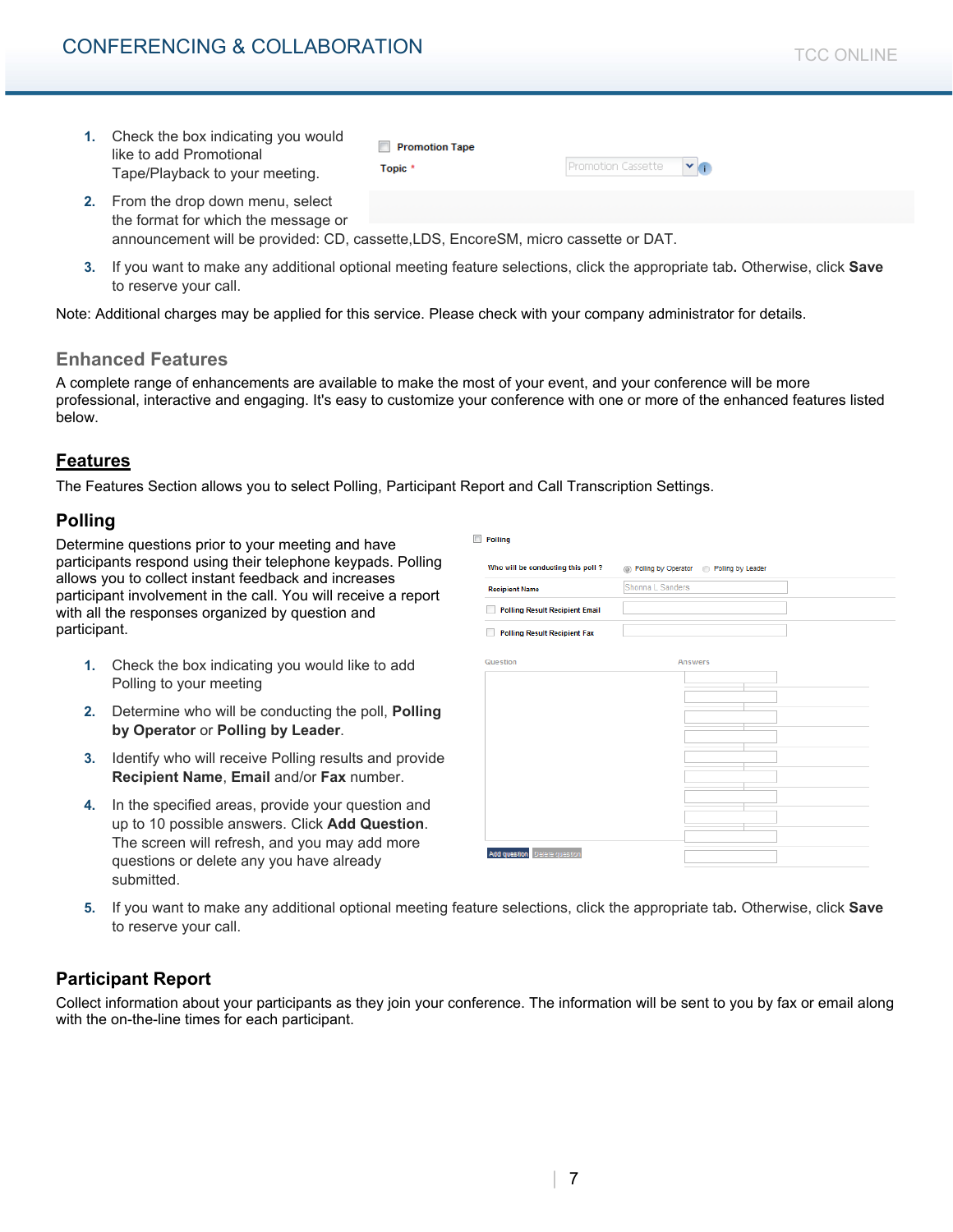- **1.** Check the box indicating you would like to add Participant Report to your meeting.
- **2.** Select which **Participant Report Option** you would like:

**Standard –** Requests the participant's first and last name.

**Enhanced –** Requests the participant's first and last name, phone number and two additional pieces of information of your choice. If selected, add the additional requested information you desire to fields 3 and 4.

**Premium –** Requests the participant's first and last name, phone number and four additional pieces of information of your choice. If selected, add the additional requested information you desire to fields 3 through 6.

**3.** Indicate who you would like the Participant Report delivered to and provide **Recipient** 

| <b>Participant Report</b> |  |
|---------------------------|--|
|                           |  |

it Report option would you like? Please do not amend the phone number box as this is designed to take numeric values only

| Report type (a) Participant Report (Standard) (3) Participant Report (Enhanced) (3) Participant Report (Premium) |       |                                                                                                                                                                                            |              |
|------------------------------------------------------------------------------------------------------------------|-------|--------------------------------------------------------------------------------------------------------------------------------------------------------------------------------------------|--------------|
| <b>Requested Information</b><br>First and Last Name<br>1.                                                        |       |                                                                                                                                                                                            |              |
| Participant report recipients<br>row, and click "REMOVE RECIPIENT".                                              |       | Manage your Participant report recipients below. To add, please fill out the form below and<br>click "ADD RECEIPIENT". To delete, find the recipient in the data grid below, highlight the |              |
| Recipient Name *                                                                                                 |       |                                                                                                                                                                                            |              |
| <b>Recipient email</b>                                                                                           |       |                                                                                                                                                                                            | œ            |
| Recipient fax                                                                                                    |       |                                                                                                                                                                                            | $\mathbf{r}$ |
| Add recipient                                                                                                    |       |                                                                                                                                                                                            |              |
| Recipient Name                                                                                                   | Emall | Fax                                                                                                                                                                                        |              |
|                                                                                                                  |       |                                                                                                                                                                                            |              |
|                                                                                                                  |       |                                                                                                                                                                                            |              |
|                                                                                                                  |       |                                                                                                                                                                                            |              |
|                                                                                                                  |       |                                                                                                                                                                                            |              |
| $\overline{a}$                                                                                                   |       |                                                                                                                                                                                            |              |
| ild at Page 1 of the Nill 20                                                                                     |       |                                                                                                                                                                                            |              |
| Oabste recloten                                                                                                  |       |                                                                                                                                                                                            |              |

**Name**, **Email** and/or **Fax** number. Click **Add Recipient**. Your screen will refresh and you may add more recipients if desired.

**4.** If you want to make any additional optional meeting feature selections, click the appropriate tab**.** Otherwise, click **Save**  to reserve your call.

## **Call Transcription**

Transcription provides an accurate, verbatim account of a conference in a typewritten format in Microsoft Word.

- **1.** Check the box indicating you would like to add Call Transcription to your meeting.
- **2.** Select your preferred **Service Option**: 3, 12, 24 or 48 hour turnaround.
- **3.** Determine whether you would like your **Entire Call** transcribed or the **Q&A Session Only**.
- **4.** Select how you would like your transcription delivered: **Email**, **Fax**  or **Hard Copy w/Diskette**.
- **5.** Provide the requested contact information. Click **Add Recipient**. Your screen will refresh and if you choose to do so, you may add more recipients or delete recipients you've already submitted.
- **6.** If you want to make any additional optional meeting feature selections, click the appropriate tab**.** Otherwise, click **Save** to reserve your call.

| <b>Call Transcription</b>                                   |                                                                                                                                                                                            |
|-------------------------------------------------------------|--------------------------------------------------------------------------------------------------------------------------------------------------------------------------------------------|
| cancelled at least 15 minutes prior to the call start time. | Please be advised that this call is subject to a Call Transcription cancellation fee should the call not take place and if the reservation is not                                          |
| <b>Service options</b>                                      | Call Transcription - Standard (48 Hour Turnaround)<br>÷                                                                                                                                    |
| Part of call to be transcribed                              | Entire Call<br>$\overline{\mathbf{v}}$                                                                                                                                                     |
| Delivery method                                             | Email Fax Hard Copy w/Diskette                                                                                                                                                             |
| <b>Call Transcription RECIPIENTS</b>                        | Manage your Call transcription recipients below. To add, please fill out the form below and<br>citck "ADD RECEIPIENT". To delete, find the recipient in the data grid below, highlight the |
| row, and click "REMOVE RECIPIENT".                          |                                                                                                                                                                                            |
| Name *                                                      |                                                                                                                                                                                            |
| Email +                                                     |                                                                                                                                                                                            |
| Fax                                                         | m                                                                                                                                                                                          |
| Mall Oty *                                                  |                                                                                                                                                                                            |
| Address 1                                                   |                                                                                                                                                                                            |
| Address 2                                                   |                                                                                                                                                                                            |
| Address 3                                                   |                                                                                                                                                                                            |
| Country                                                     | <b>United States</b><br>w                                                                                                                                                                  |
| City                                                        |                                                                                                                                                                                            |
| <b>State/Province</b>                                       | $\bar{\nu}$<br>AK                                                                                                                                                                          |
| <b>ZIP/Postal Code</b>                                      |                                                                                                                                                                                            |
| Add recibient                                               |                                                                                                                                                                                            |

Note: Additional charges may be applied for this service. Please check with your company administrator for details.

## **Settings**

Choose from the following Additional Enhanced Features to make your meeting experience even more productive.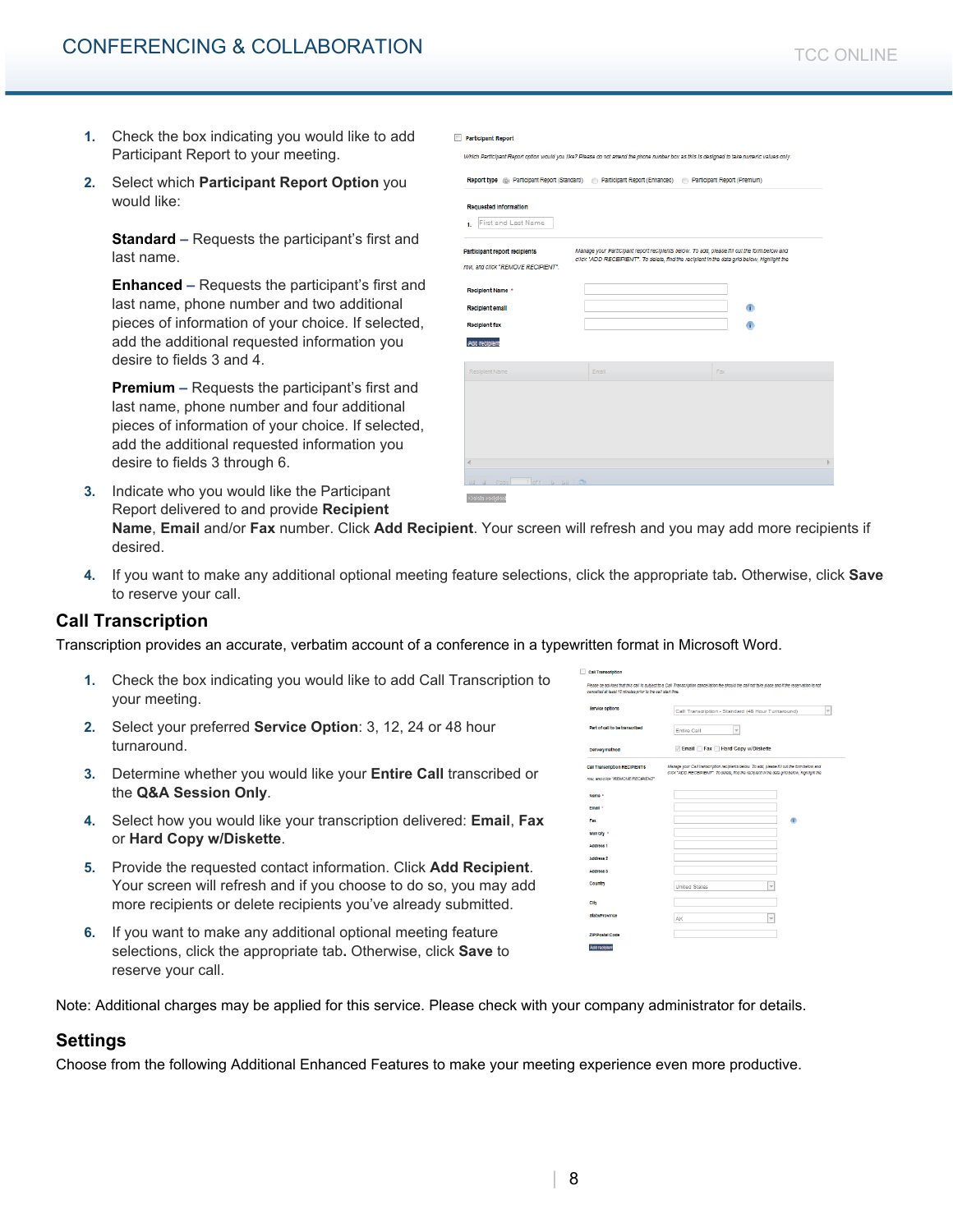- **Communication Line**  Speak with an operator outside the main conference to convey behind-the-scenes information, orchestrate guest speakers or give timing cues. A Communication Line makes it easier to manage a large conference.
- **Security** Lock your conference so that no additional participants or the operator can join your call after it starts.

| I would like to add a Communication Line to this call.<br>m                      | $\mathbf{r}$         |
|----------------------------------------------------------------------------------|----------------------|
| Security<br>×                                                                    | œ                    |
| Leader View                                                                      | $\ddot{\phantom{1}}$ |
| Lecture<br>m                                                                     | œ                    |
| <b>Volce Talent</b><br>m<br>English $\vert \psi \vert$                           | œ                    |
| Question & Answer                                                                | œ                    |
| Call Monitor                                                                     | œ                    |
| Password                                                                         | G)                   |
| Conference ID<br>Record/Playback<br>г<br>CD Playback<br>$\overline{\phantom{m}}$ | n                    |

• **Leader-ViewSM –** View participant information and

Q&A queue lists via the Internet. With this secure, real-time tool, you'll be able to see when key guests arrive and who's in queue to ask questions.

- **Lecture** All guests' lines are muted during the presentation to reduce background noise, allowing you to deliver your message uninterrupted.
- **Voice Talent** Use screened and trained operators to provide voice-over quality talent, lending a professional touch to high-profile conferences. English and Spanish speaking operators are available.
- **Question & Answer** Give your participants the opportunity to ask questions during the conference. Participants indicate they have a question using their telephone keypads, while the operator manages the question queue in a professional and orderly fashion.
- **Call Monitor** Have your conference call monitored for clarity, but not content, ensuring that your participants will experience the highest level of quality.
- **Password** Require participants to provide the operator with a pre-determined word or code to join the conference. Password protection restricts attendance and heightens security.
- **Record/Playback** Replay a previously recorded conference or message at one or more scheduled times. The recorded conference or message can be provided in the following formats: CD, cassette, Encore, micro cassette or DAT.

If you want to make any additional optional meeting feature selections, click the appropriate tab**.** Otherwise, click **Submit** to reserve your call.

## **Recording Features**

Record your conference call for participants who were unable to attend your meeting or those who would like to listen again.

#### **Encore**

Encore digitally records your call for those who were unable to attend it live or would like to listen again. Accessible by dialing a toll-free number for easy 24/7 access, Encore is convenient and time saving.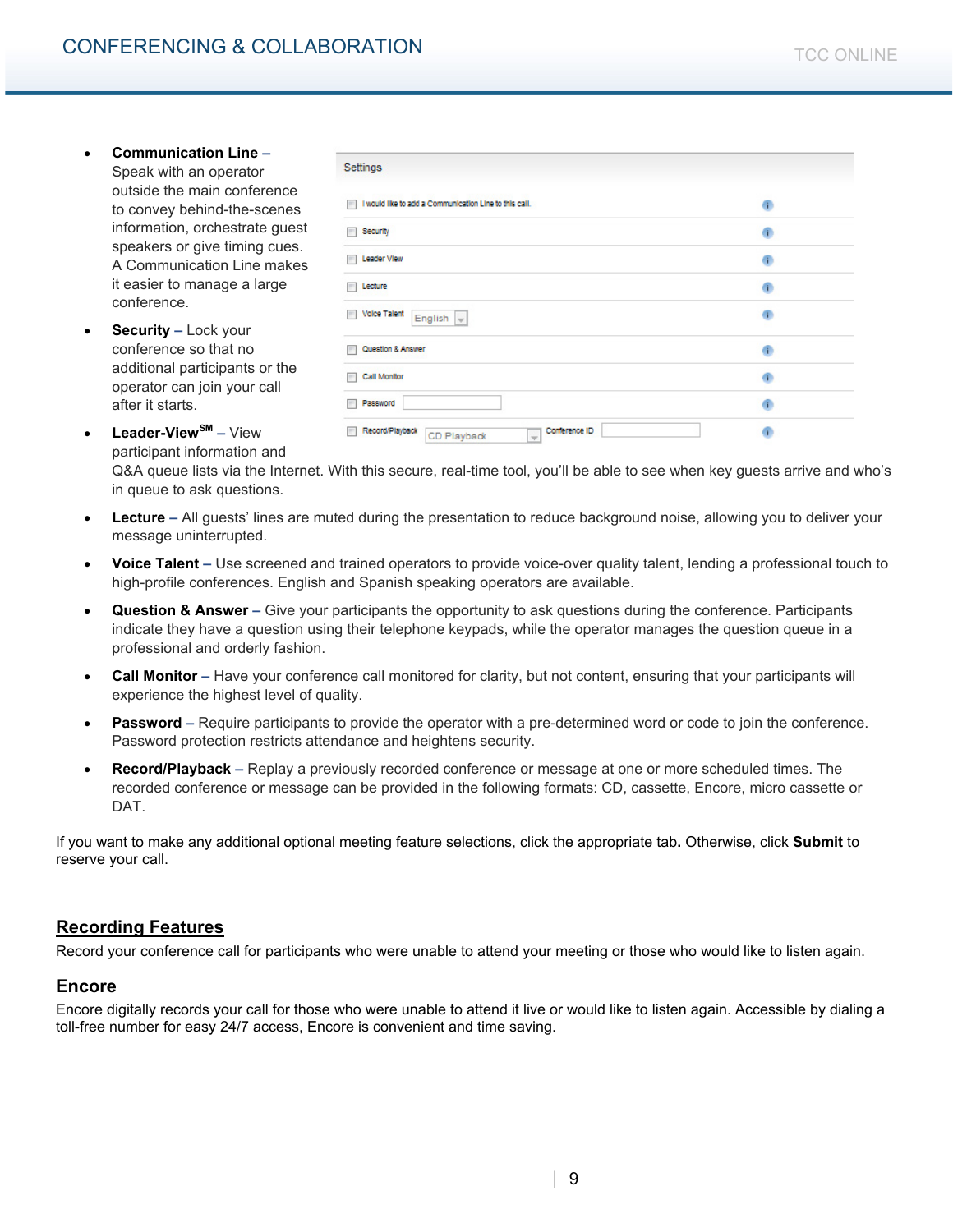- **1.** Check the box indicating you would like to add Encore to your meeting.
- **2.** Click the calendar icons to select a **Start Date** and an **End Date** for your Encore digital recording to be available.
- **3.** Provide a **Start Time** and **End Time** for your Encore digital recording to be available.
- **4.** If desired, select the **Security Password**  option and provide the password you would like in the specified area.
- **5.** If you choose **Before Playback Prompt**  and you would like to capture information about your caller, type it into the relevant box and click **Add**. Prompts might include "Please state and spell your full name" or "Please provide your email address". Your screen will refresh with each prompt you add and be displayed in the larger box in the middle of the screen. At this point, you can change the order of the prompts by highlighting a prompt and clicking **Move Up** or **Move Down**. You may also highlight a prompt

| <b>Start Date</b>            | ø            | <b>End Date</b>            | 6 |  |
|------------------------------|--------------|----------------------------|---|--|
| <b>Start Time</b><br>(HH:MM) | $\checkmark$ | <b>End Time</b><br>(HH:MM) | v |  |
| <b>Encore Security Code</b>  |              |                            |   |  |
| <b>Playback Prompts</b>      |              |                            |   |  |

Enter Information that you would like for callers to record when they call in to listen to the playback. Each Item in the list will be recorded as a separate prompt (EX. After the tone, please state and spell your full name.)



and click **Remove** if you no longer want the prompt to be included.

- **6. After Playback Prompt** functionality is the same as Before Playback Prompt.
- **7.** If you want to make any additional optional meeting feature selections, click the appropriate tab**.** Otherwise, click **Submit** to reserve your call.

**Encore** 

## **Tape Recording**

Have your conference call recorded and sent to you in one of our multiple CD options or on cassette.

- **1.** Check the box indicating you would like to order a copy of your Encore recording.
- **2.** Select your **Recording Type** from: DAT, CD-Indexing, CD-MP3, CD-WAV, CD-CDA, Microcassette or Cassette.
- **3.** Designate the **Quantity** of recordings you would like to receive.
- **4.** Select your **Media Shipping Method** from Domestic Standard, Domestic Overnight, International Priority.
- **5.** Provide the **Ship To** recipient, **Address**, **City**, **State/Province**, **ZIP/Postal Code** and **Country** for whom the Encore recordings are to be delivered. Click **Add Recipient**. Your screen will refresh and you may designate additional recipients or delete recipients who have already been submitted.
- **6.** If you want to make any additional optional meeting feature selections, click **Previous** or **Continue**. Otherwise, click **Save** to reserve your call.

| Recording                               | Mall Cty          | Media Shippin  | Ship To                       | Country.      | Address 1                | Address 2 | City       |
|-----------------------------------------|-------------------|----------------|-------------------------------|---------------|--------------------------|-----------|------------|
| CD-CDA<br>$\rightarrow$                 |                   |                | Domestic - Sta Shonna Sanders | United States | 1239 O.G. Skinne         |           | West Point |
|                                         |                   |                |                               |               |                          |           |            |
|                                         |                   |                |                               |               |                          |           |            |
|                                         |                   |                |                               |               |                          |           |            |
| $\overline{a}$                          |                   |                |                               |               |                          |           |            |
| $ 4 $ 4 Page $ 1 $ of $ 1 $ $ 0 $ $ 1 $ |                   |                |                               |               |                          |           |            |
|                                         |                   |                |                               |               |                          |           |            |
| Delete recipient                        |                   |                |                               |               |                          |           |            |
| Recording Type *                        |                   |                | CD - CDA                      |               | $\overline{\phantom{a}}$ |           |            |
|                                         |                   |                |                               |               |                          |           |            |
| Mail Oty +                              |                   | $\overline{1}$ |                               |               |                          |           |            |
| Media Shipping Method *                 |                   |                | Domestic - Standard           |               | $\overline{\phantom{a}}$ |           |            |
| Ship To *                               |                   |                | Shonna Sanders                |               |                          |           |            |
| Address 1 *                             |                   |                | 1239 O.G. Skinner Dr          |               |                          |           |            |
| Address 2                               |                   |                |                               |               |                          |           |            |
| Country *                               |                   |                | <b>United States</b>          |               | ×                        |           |            |
| city +                                  | <b>West Point</b> |                |                               |               |                          |           |            |
|                                         |                   |                |                               |               |                          |           |            |
|                                         |                   | GA             |                               |               | $\overline{\phantom{a}}$ |           |            |
| <b>State/Province *</b>                 |                   |                |                               |               |                          |           |            |